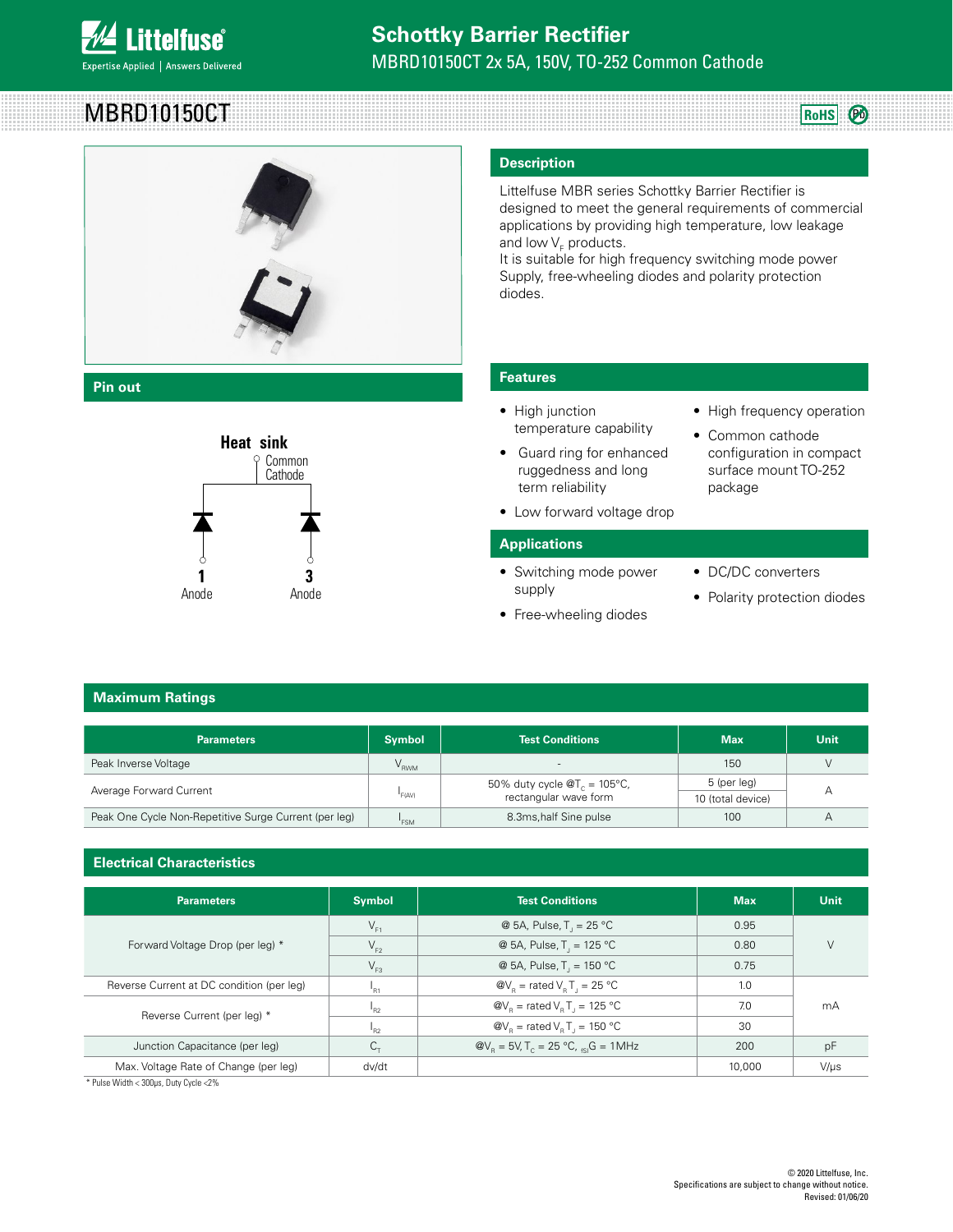

#### **Thermal-Mechanical Specifications**

| <b>Parameters</b>                                     | <b>Symbol</b>          | <b>Test Conditions</b> | <b>Max</b>      | <b>Unit</b>  |
|-------------------------------------------------------|------------------------|------------------------|-----------------|--------------|
| Junction Temperature                                  |                        |                        | $-55$ to $+150$ | $^{\circ}$ C |
| Storage Temperature                                   | $\frac{1}{\text{stq}}$ |                        | $-55$ to $+150$ | $^{\circ}C$  |
| Maximum Thermal Resistance Junction to Case (per leg) | $R_{thJC}$             | DC operation           | 4.5             | °C/W         |
| Approximate Weight                                    | wt                     |                        | 0.39            | g            |
| Case Style                                            | DPAK(TO-252)           |                        |                 |              |



#### **Figure 3: Typical Junction Capacitance**



#### **Figure 1: Typical Forward Characteristics Figure 2: Typical Reverse Characteristics**